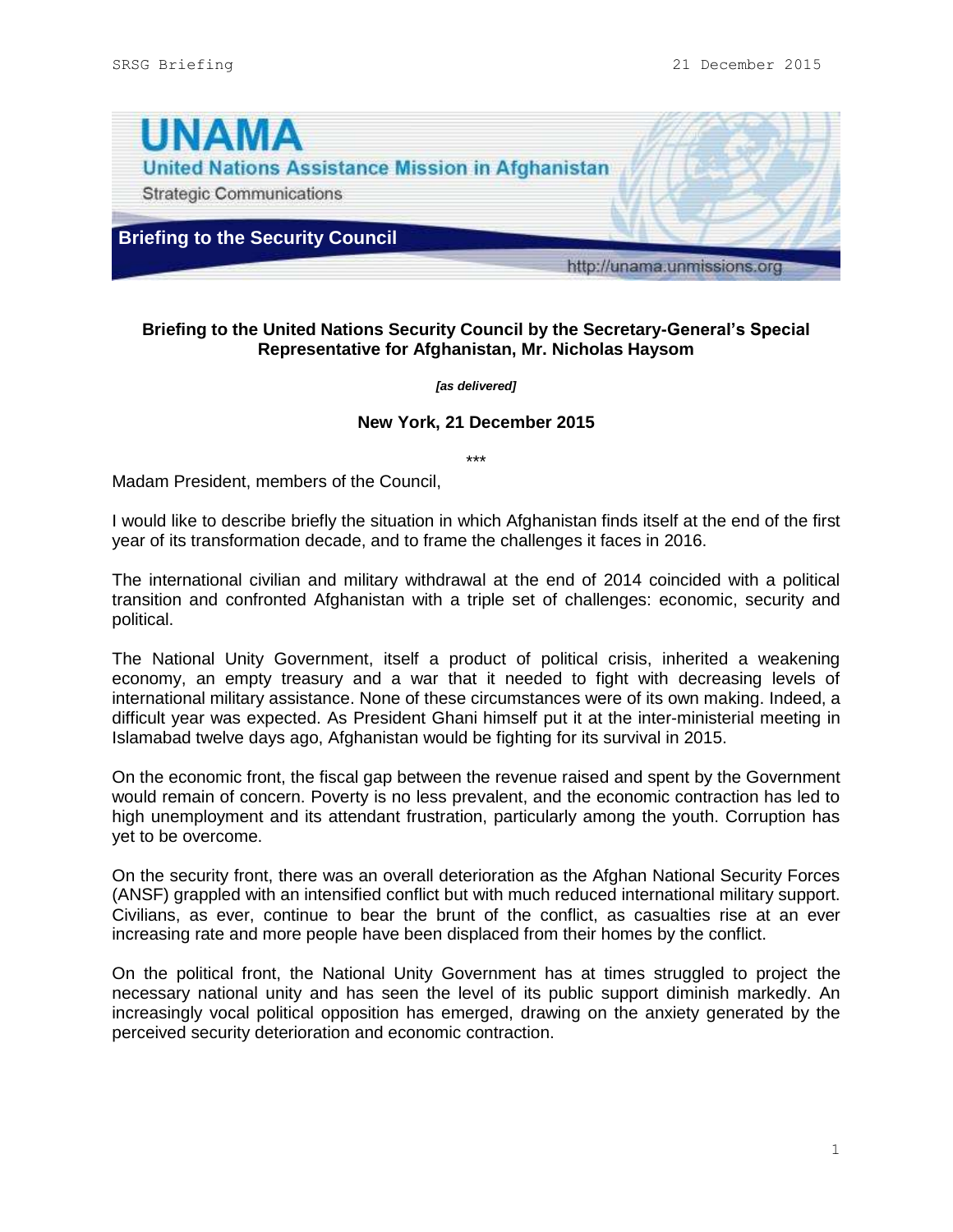As a consequence of this situation, many Afghans are anxious about the future. Some evidently feel that they have no choice other than to leave the country in search of economic and security opportunities elsewhere.

Madam President, members of the Council,

While we must acknowledge these realities, we also must take note of the many significant steps being taken to keep Afghanistan on the path to stability and greater self-reliance.

While the challenges are of such a scale and complexity that any Government would be tested in its efforts to meet them head on, there has been progress nonetheless.

On the political front, the National Unity Government has held together and is advancing its agenda, including that of implementing the terms of the September 2014 political agreement, as well as attempting to professionalize the civil service. An example of progress would be the submission today of the second and final set of recommendations of the Special Electoral Reform Commission. I look forward to the finalization of this process, which will allow for an electoral calendar to be set and will mark another step towards restoring public confidence in the electoral institutions and democratic process.

The United Nations maintains its view that there is no viable alternative to the National Unity Government, a point that, encouragingly, much of the Afghan political opposition also appears to recognize, as evidenced by the gathering of political critics that took place in Kabul just three days ago. We encourage a continued dialogue and outreach – within Government and outside – to ensure a greater unity of purpose, notably from the political elite, which is necessary for public confidence, governance reforms and military morale.

On the economic front, the Government is pressing forward with its reform agenda, as articulated in the Self-Reliance through Mutual Accountability Framework and its thoughtful implementation plan. Economic growth, though low, is actually projected to increase in the next years. When it took office in 2014, the Government faced a significant year-end fiscal gap. In 2015, domestic revenues have increased and the Government is confident that it has averted a second fiscal crisis, albeit that this was managed primarily by failing to expend budgeted funds for development.

I commend the Government for continuing to put into place the building blocks for long-term economic improvement, including through an increased commitment to promoting regional economic integration. On that note, we welcome the recommitment by the members of the Heart of Asia-Istanbul process to shared objectives at the recent ministerial-level meeting in Islamabad. I would also like to draw attention to the ground-breaking ceremony, just last week in Ashgabat, for the launch of the TAPI natural gas pipeline, which will supply energy-hungry Afghanistan, Pakistan and India with natural gas from Turkmenistan. This is a noteworthy development, showing as it does just what can be achieved when Afghanistan and its neighbours work in partnership.

On the security front, the ANSF have shown resilience in the face of an intensified insurgency. Certainly the temporary loss of key district centres and the provincial centre of Kunduz city were worrying developments and revealed major ANSF shortcomings. However, almost all of the district centres have been retaken, as has Kunduz city. The ANSF may be stretched to capacity but, for the most part, they are holding their ground. This does not ignore the need for improvements to ANSF functioning, with a particular focus on logistics and administration, and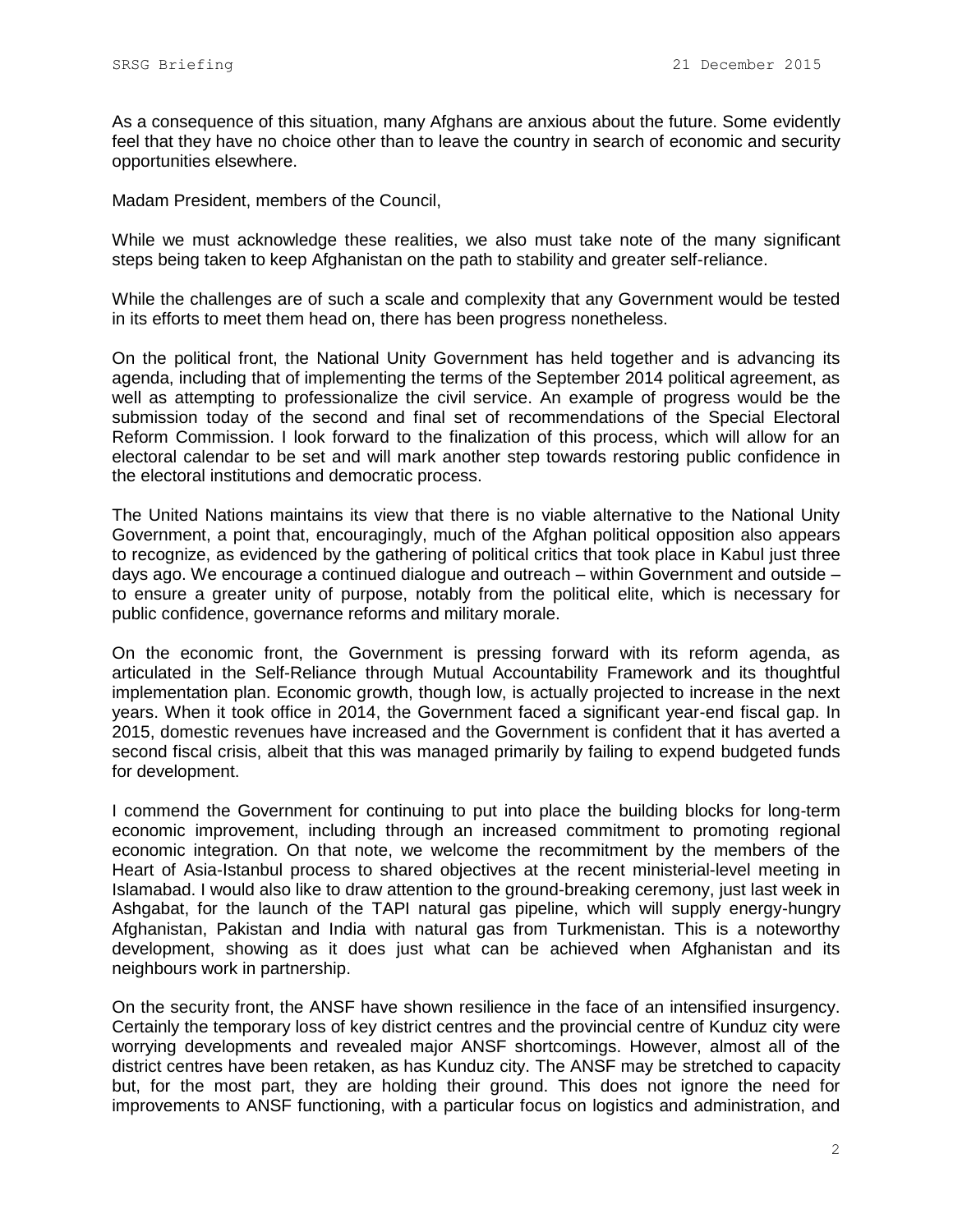remedial measures to boost both morale and diminish rates of attrition, as well as continued international support for its attempts to build its own air support capabilities.

Madam President, members of the Council,

Afghanistan, as a sovereign nation, confronting countless challenges, has made it through its first post-transition year, an achievement in itself. But in 2016, it is vital that the National Unity Government demonstrates increasingly its effectiveness, not only for the Afghan people but also for donors, on whom it is largely dependent for financial, material and technical assistance.

In 2016, the international community will make critical decisions on the level and type of assistance that it will continue to offer. In Warsaw, NATO countries will pledge for four years their further military commitment, while in Brussels the donor community will pledge its renewed civilian assistance. The international community, though committed to supporting Afghanistan, must make difficult choices as events elsewhere in the world compete for international attention and limited resources. For this reason, they will need to be assured, not only that their assistance meets evident needs, but that it will have a tangible impact. Afghanistan must show, in particular, that it is committed to tackling corruption, making the necessary governance reforms and generating hope for the future, which will decrease the rate of emigration. UNAMA will be encouraging donors to invest in Afghanistan's reconstruction and its security, rather than facing the costs of integrating immigrants.

Madam President, members of the Council,

In the long term, the single development which would allow for material progress towards a stable and self-reliant Afghanistan would be an agreement between Afghans as to the arrangements by which they can live together in peace and harmony.

Beyond the immediate suffering being inflicted upon the Afghan people, the war is impeding efforts to bring political and economic progress that ultimately will ensure stability. Substantial human and material resources are being blocked or diverted on account of the insecurity. The situation cannot continue indefinitely – sooner or later the financial resources currently available to the country will diminish. Afghanistan needs to find a political route to peace.

After some promising developments earlier this year, most notably with the July talks in Murree, peace efforts reached an impasse as the Taliban leadership appeared to fragment and as strains appeared in Afghanistan/Pakistan relationship. The events in Kunduz also caused some to question whether the time was ripe for peace talks. This loss of momentum was disappointing, but peace processes rarely move forward in a linear fashion.

We welcome the reiteration, made on 9 December in Islamabad, by the Afghan Government of its commitment to a peace process.

I call upon the Taliban, who have not yet committed to entering into a peace process, to reciprocate the Government's commitment by themselves stepping forward to directly engage with the Government. There is no other way for insurgent groups to demonstrate a commitment to the welfare and prosperity of their fellow citizens than to search for a peaceful resolution to the conflict. The reliance on violent conflict to achieve political ends places a question mark over their intentions.